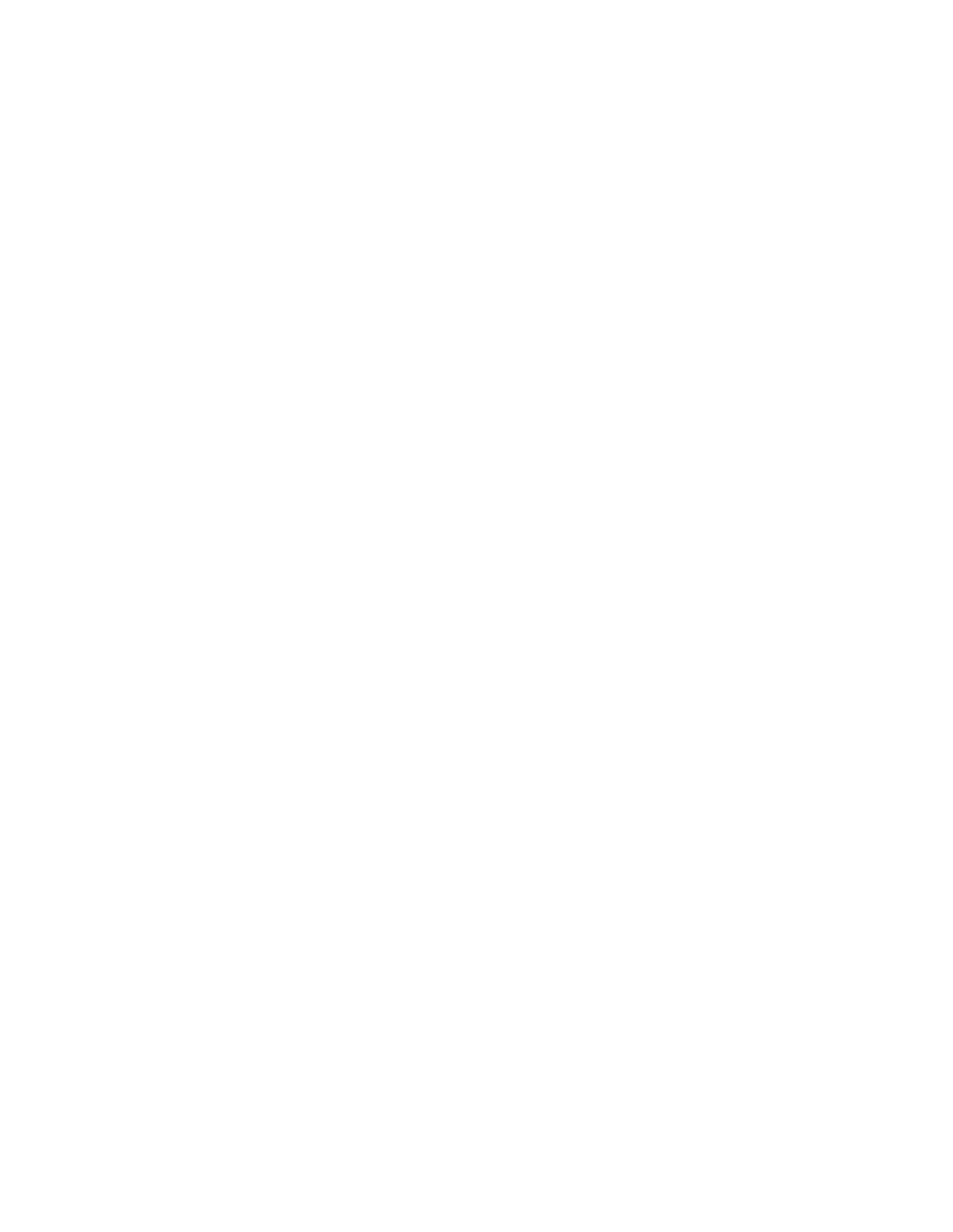## **INITIAL POVERTY AND SOCIAL ANALYSIS**

| Country:                                 | Philippines                                                                          |                          | Project Title:   Expanded Social Assistance Project                                                                                                                                                                                                                                                                                                                                                                                                                                                                                                                                                                                                                                                                                                                                                                                                                                                                                                                                                                                                                                                                                                                                                                                                                                                                                                                                                                                                                                                                                                                                                                                                                                                                                                                                                                                                                                                                                                                         |
|------------------------------------------|--------------------------------------------------------------------------------------|--------------------------|-----------------------------------------------------------------------------------------------------------------------------------------------------------------------------------------------------------------------------------------------------------------------------------------------------------------------------------------------------------------------------------------------------------------------------------------------------------------------------------------------------------------------------------------------------------------------------------------------------------------------------------------------------------------------------------------------------------------------------------------------------------------------------------------------------------------------------------------------------------------------------------------------------------------------------------------------------------------------------------------------------------------------------------------------------------------------------------------------------------------------------------------------------------------------------------------------------------------------------------------------------------------------------------------------------------------------------------------------------------------------------------------------------------------------------------------------------------------------------------------------------------------------------------------------------------------------------------------------------------------------------------------------------------------------------------------------------------------------------------------------------------------------------------------------------------------------------------------------------------------------------------------------------------------------------------------------------------------------------|
| Lending/Financing<br>Modality:           | Project                                                                              | Department/<br>Division: | Southeast Asia Department/Human and<br>Social Development Division                                                                                                                                                                                                                                                                                                                                                                                                                                                                                                                                                                                                                                                                                                                                                                                                                                                                                                                                                                                                                                                                                                                                                                                                                                                                                                                                                                                                                                                                                                                                                                                                                                                                                                                                                                                                                                                                                                          |
|                                          | POVERTY IMPACT AND SOCIAL DIMENSIONS                                                 |                          |                                                                                                                                                                                                                                                                                                                                                                                                                                                                                                                                                                                                                                                                                                                                                                                                                                                                                                                                                                                                                                                                                                                                                                                                                                                                                                                                                                                                                                                                                                                                                                                                                                                                                                                                                                                                                                                                                                                                                                             |
|                                          | A. Links to the National Poverty Reduction Strategy and Country Partnership Strategy |                          |                                                                                                                                                                                                                                                                                                                                                                                                                                                                                                                                                                                                                                                                                                                                                                                                                                                                                                                                                                                                                                                                                                                                                                                                                                                                                                                                                                                                                                                                                                                                                                                                                                                                                                                                                                                                                                                                                                                                                                             |
|                                          |                                                                                      |                          | While the national poverty rate fell from 25.2% in 2012 to 21.6% of the population in 2015 (based on the Family<br>Income and Expenditure Survey) nearly 22 million people continued to live in extreme poverty under a poverty line<br>equivalent to about \$1.20 per person per day. A far greater number—49 million or 48.5% of the population in 2015—<br>was vulnerable to income poverty. <sup>1</sup> These national averages mask geographic, gender, and socioeconomic group<br>disparities. As a response to stubborn poverty rates and vulnerability, the government has dramatically expanded<br>the coverage of its targeted social assistance programs for poor and vulnerable groups. These now include including<br>conditional cash transfers for 4.4 million families, social pensions for 3 million senior citizens, and a new<br>unconditional cash transfer targeted at 10 million households. Social assistance, one of the 3 components of social<br>protection, directly and measurably reduces poverty. By supporting the improved design, delivery, targeting, and<br>monitoring of expanded social assistance programs, the proposed project will directly contribute to the national<br>poverty reduction and inclusive growth strategy outlined in the Philippine Development Plan (PDP) 2017-2022,<br>which aims at poverty reduction to 14% of the population by 2022. A key PDP objective is reducing the vulnerability<br>of individuals and families by enabling them to cope with risks and creating a universal and transformative social<br>protection system that builds socioeconomic resilience. <sup>2</sup> The project is closely aligned with the inclusive growth<br>objective of the Philippines country partnership strategy 2018-2023, which cites social protection as a key policy<br>area and investing in people as one of three strategic pillars. <sup>3</sup> The project's focus on strengthening social protection |
|                                          |                                                                                      |                          | systems and service delivery for those in need is directly in support of Strategy 2030's first and second operational<br>priorities—addressing remaining poverty and reducing inequalities and accelerating progress in gender equality. <sup>4</sup>                                                                                                                                                                                                                                                                                                                                                                                                                                                                                                                                                                                                                                                                                                                                                                                                                                                                                                                                                                                                                                                                                                                                                                                                                                                                                                                                                                                                                                                                                                                                                                                                                                                                                                                       |
| <b>B.</b> Poverty Targeting<br>$etc.$ )  |                                                                                      |                          | [General intervention ⊠Individual or household (TI-H) [ Geographic (TI-G) [ Non-income MDGs (TI-M1, M2,                                                                                                                                                                                                                                                                                                                                                                                                                                                                                                                                                                                                                                                                                                                                                                                                                                                                                                                                                                                                                                                                                                                                                                                                                                                                                                                                                                                                                                                                                                                                                                                                                                                                                                                                                                                                                                                                     |
|                                          | will also indirectly benefit recipients of other government transfer programs.       |                          | The project will support cash transfers to poor households and senior citizens objectively identified using the<br>country's national household targeting system for poverty reduction (the Listahanan), a comprehensive proxy means<br>test that covers about 75% of the country's households. It will further support enhancement of the targeting system<br>to become a more dynamic social registry. By improving payment and financial management systems the project                                                                                                                                                                                                                                                                                                                                                                                                                                                                                                                                                                                                                                                                                                                                                                                                                                                                                                                                                                                                                                                                                                                                                                                                                                                                                                                                                                                                                                                                                                  |
| <b>Poverty and Social Analysis</b><br>C. |                                                                                      |                          |                                                                                                                                                                                                                                                                                                                                                                                                                                                                                                                                                                                                                                                                                                                                                                                                                                                                                                                                                                                                                                                                                                                                                                                                                                                                                                                                                                                                                                                                                                                                                                                                                                                                                                                                                                                                                                                                                                                                                                             |
| updates.                                 |                                                                                      |                          | 1. Key issues and potential beneficiaries. The beneficiaries of the project will be poor families with children and<br>poor senior citizens who are enrolled in the conditional cash transfer (CCT) and social pension programs and receive<br>regular transfers (bi-monthly in the case of CCT beneficiaries, quarterly in the case of social pensioners). More than<br>85% of the CCT grantees are women since the program actively promotes mothers as the primary recipient and<br>opens accounts in their names. Most social pensioners are women given their typically longer life expectancy. About<br>13% of CCT recipients are indigenous people, and in some areas the program conditions have been modified to<br>better reflect the cultural preferences and practices in indigenous areas. Challenges include payment delivery<br>systems, especially in geographically isolated and disadvantaged areas, and a targeting system that is not updated<br>frequently enough and thus risks growing errors of both inclusion and exclusion the more time passes between                                                                                                                                                                                                                                                                                                                                                                                                                                                                                                                                                                                                                                                                                                                                                                                                                                                                                           |
|                                          |                                                                                      |                          | 2. Impact channels and expected systemic changes. Social transfers are a direct poverty reduction intervention<br>through government to person cash payments to poor households. World Bank analysis confirms that government<br>transfers in the Philippines contributed 25% of the poverty reduction that took place in the decade from 2006-2015.                                                                                                                                                                                                                                                                                                                                                                                                                                                                                                                                                                                                                                                                                                                                                                                                                                                                                                                                                                                                                                                                                                                                                                                                                                                                                                                                                                                                                                                                                                                                                                                                                        |
|                                          |                                                                                      |                          |                                                                                                                                                                                                                                                                                                                                                                                                                                                                                                                                                                                                                                                                                                                                                                                                                                                                                                                                                                                                                                                                                                                                                                                                                                                                                                                                                                                                                                                                                                                                                                                                                                                                                                                                                                                                                                                                                                                                                                             |

<sup>1</sup> Albert, Jose Ramon, and J. F. Vizmanos. 2018. Vulnerability to Poverty in the Philippines: An Examination of Trends 2003-2015. Philippine Institute of Development Studies Discussion Paper Series no. 2018-10. Quezon City.

<sup>&</sup>lt;sup>2</sup> National Economic and Development Authority of the Philippines. 2015. Philippine Development Plan 2017-2022. Chapter 11, Reducing Vulnerability of Individuals and Families. Pasig City.

<sup>&</sup>lt;sup>3</sup> ADB. 2018. Philippines Country Partnership Strategy 2018-2023. Manila.

<sup>4</sup> ADB. 2018. Strategy 2030: Achieving a Prosperous, Inclusive, Resilient, and Sustainable Asia and the Pacific. Manila.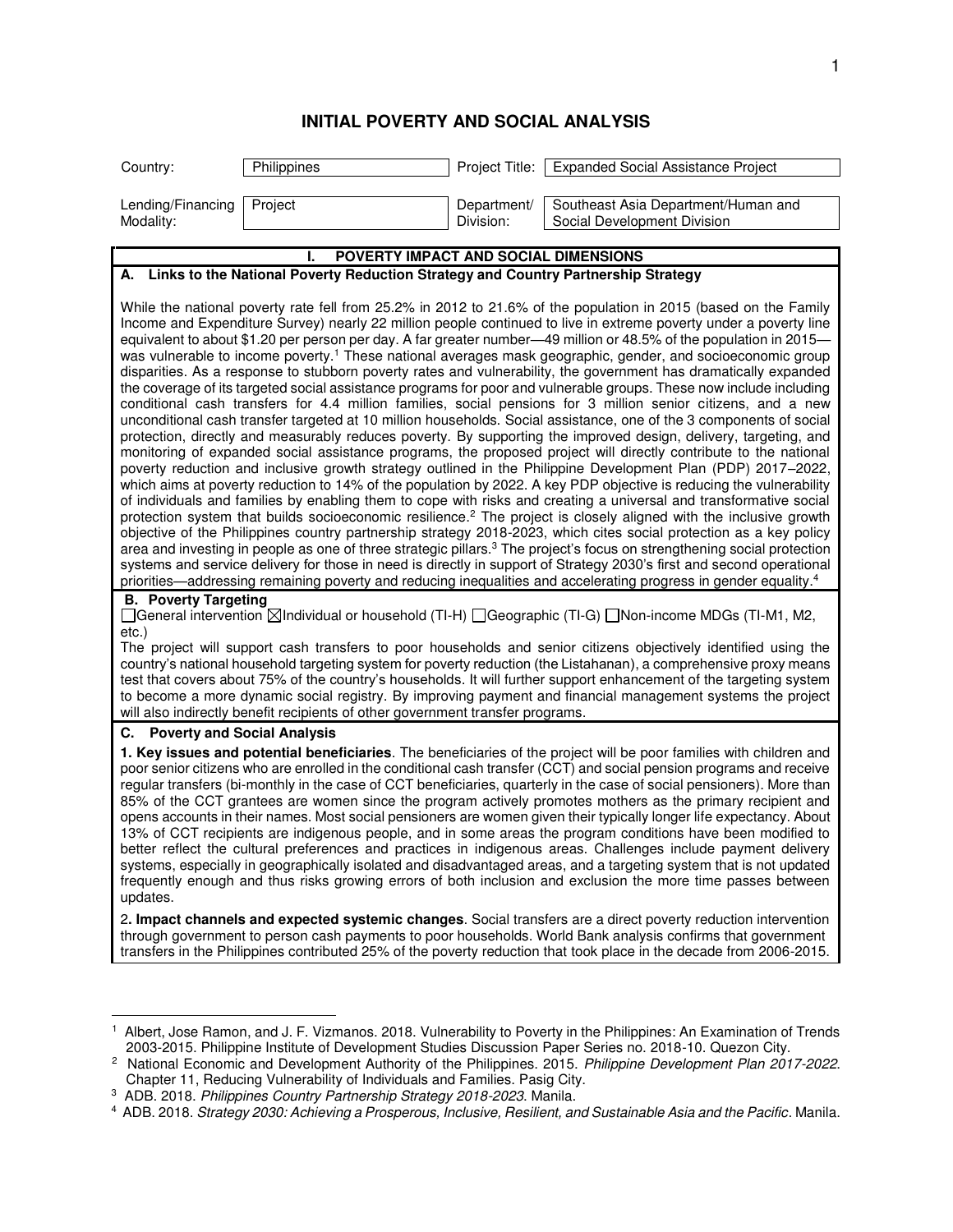3. **Focus of (and resources allocated in) the transaction TA**. The \$1m TRTA includes specialists in social policy, social pensions, digital payments, poverty targeting, financial management, gender, and indigenous people, among others, and allocates resources to consultation workshops, resource persons, and studies.

#### **II. GENDER AND DEVELOPMENT**

#### **1. What are the key gender issues in the sector and/or subsector that are likely to be relevant to this project or program?**

Women are often the designated beneficiaries of conditional cash transfers based on the assumption that this both improves investments in children (e.g. nutrition, health and education) and enhances women's decision-making power in the household. While delivering cash transfers to women can provide them with more agency, cash assistance does not in and of itself address the root causes of gender inequality. It is important to ensure that social assistance programs do not reinforce patterns of gender discrimination and stereotyping. The Philippines' CCT program has strong gender mainstreaming features and includes family development sessions that specifically address gender issues. Providing old-age social protection for women in the Asia Pacific region is a challenge, as women's working lives often include periods of care-giving and part-time work. Workers in the informal sector, where most women work, are excluded from contributory pension systems designed for formal workers. Women live longer than men and are more likely to experience widowhood in later life, to live alone, and to face poverty for longer. Social pensions can therefore contribute to lifting women out of poverty. All social assistance has the potential to affect intra-family dynamics, gender relations and decision-making processes within the household by affording women greater financial security. A challenge common to all social assistance programs is setting sufficient benefit levels and ensuring timely delivery to smooth consumption and avoid negative coping strategies in the face of poverty or shocks.

**2. Does the proposed project or program have the potential to contribute to the promotion of gender equity and/or empowerment of women by providing women's access to and use of opportunities, services, resources, assets, and participation in decision making**?  $\boxtimes$  Yes  $\Box$  No The TRTA will prepare a gender action plan.

**3. Could the proposed project have an adverse impact on women and/or girls or widen gender inequality?**   $\Box$  Yes  $\boxtimes$  No

Poor and vulnerable mothers and elderly women will receive government social assistance.

|  |  |  | 4. Indicate the intended gender mainstreaming category: |
|--|--|--|---------------------------------------------------------|
|  |  |  |                                                         |

 $\boxtimes$  GEN (gender equity)  $\Box$  EGM (effective gender mainstreaming)  $\Box$  SGE (some gender elements)  $\Box$  NGE (no gender elements)

SGE (some gender elements)

### **III. PARTICIPATION AND EMPOWERMENT**

**1. Who are the main stakeholders of the project, including beneficiaries and negatively affected people? Identify how they will participate in the project design**. The main stakeholders are the recipients of social assistance benefits—poor, vulnerable and marginalized households and individuals nationwide—and the civil society organizations that represent them. The TRTA team will ensure that beneficiaries and CSOs are consulted during the project design process.

**2. How can the project contribute (in a systemic way) to engaging and empowering stakeholders and beneficiaries, particularly, the poor, vulnerable, and excluded groups? What issues in the project design require participation of the poor and excluded?** The project will contribute to empowering stakeholders and beneficiaries by supporting the government social assistance programs that specifically target and support the poor and vulnerable, both financially and with capacity development, for example through family development sessions under the conditional cash transfer program. There is ample evidence that cash grants and social pensions empower and bring a sense of dignity and inclusion to otherwise marginalized recipients.

**3. What are the key, active, and relevant civil society organizations (CSOs) in the project area? What is the level of civil society organization participation in the project design?**

 $\boxtimes$ **H** Information generation and sharing  $\boxtimes$ **H** Consultation  $\boxtimes$  **M** Collaboration  $\Box$  Partnership The project area is nationwide. Key CSOs include those that represent the poor and senior citizens. The CCT and social pension programs are well-known high profile direct poverty reduction programs.

| 4. Are there issues during project design for which participation of the poor and excluded is important? |        |  |
|----------------------------------------------------------------------------------------------------------|--------|--|
| What are they and how should they be addressed? $\boxtimes$ Yes                                          | l I No |  |

Participation of CSOs and the poor and vulnerable is at the core of the Department of Social Welfare and Development's social assistance programs, particularly in the CCT family development sessions.

|                                                                                | IV. SOCIAL SAFEGUARDS |
|--------------------------------------------------------------------------------|-----------------------|
| A. Involuntary Resettlement Category $\Box$ A $\Box$ B $\boxtimes$ C $\Box$ FI |                       |